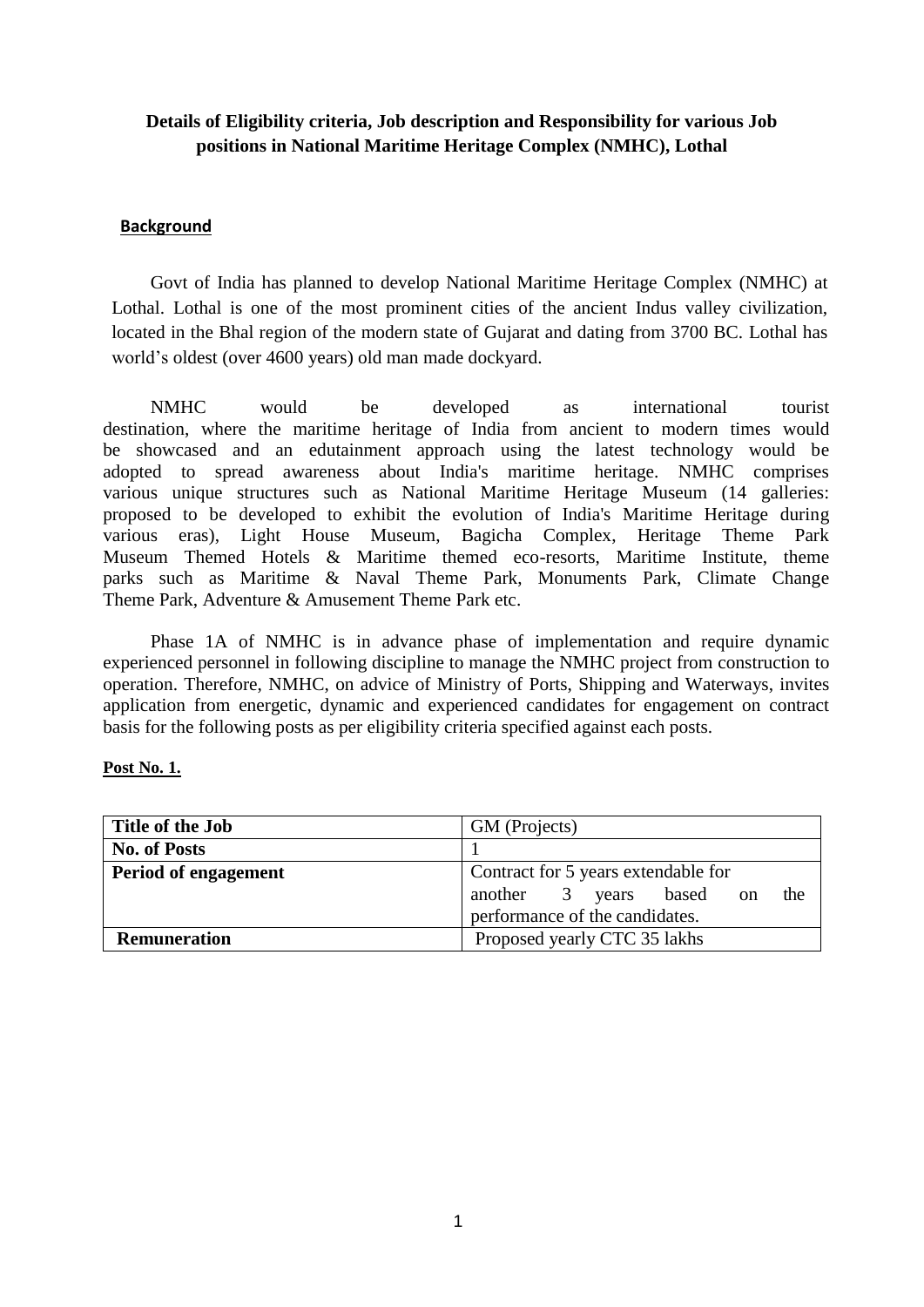| <b>Eligibility Criteria</b> | <b>Qualifications</b> $-$ B.Arch / B.Tech (Civil)<br>Engg) / M.Plan/M.Tech (Civil Engg) / M.<br>Arch<br><b>Experience</b> – More than 15 years of<br>experience in Public /Private Sector<br>Undertaking in Project Formulation,<br>Execution, Project Management of Large |
|-----------------------------|----------------------------------------------------------------------------------------------------------------------------------------------------------------------------------------------------------------------------------------------------------------------------|
|                             | Building projects / Structures like large<br>commercial buildings/large educational<br>complex/construction of museum/science<br>center<br>/airports/ports etc with 3 years in the position<br>of Head of the Department.                                                  |
| <b>Job Description</b>      | Overseeing development of the entire<br>project.<br>The role includes development of PPP<br>$\bullet$<br>projects as well as other projects for<br>the NMHC.<br>To handle day to day affairs of<br>project management and plan for<br>future development.                  |

# **Post No. 2.**

| Title of the Job            | Manager (Finance)                                                                                                       |
|-----------------------------|-------------------------------------------------------------------------------------------------------------------------|
| <b>No. of Posts</b>         |                                                                                                                         |
| Period of engagement        | Contract for 5 years extendable for another 3<br>years based on the performance of the<br>candidates.                   |
| <b>Remuneration</b>         | Proposed yearly CTC 20 lakhs                                                                                            |
| <b>Eligibility Criteria</b> | <b>Qualifications – CA/MBA (Finance)</b>                                                                                |
|                             | <b>Experience</b> – More than 10 years of<br>experience as a financial manager preferably<br>from infrastructure sector |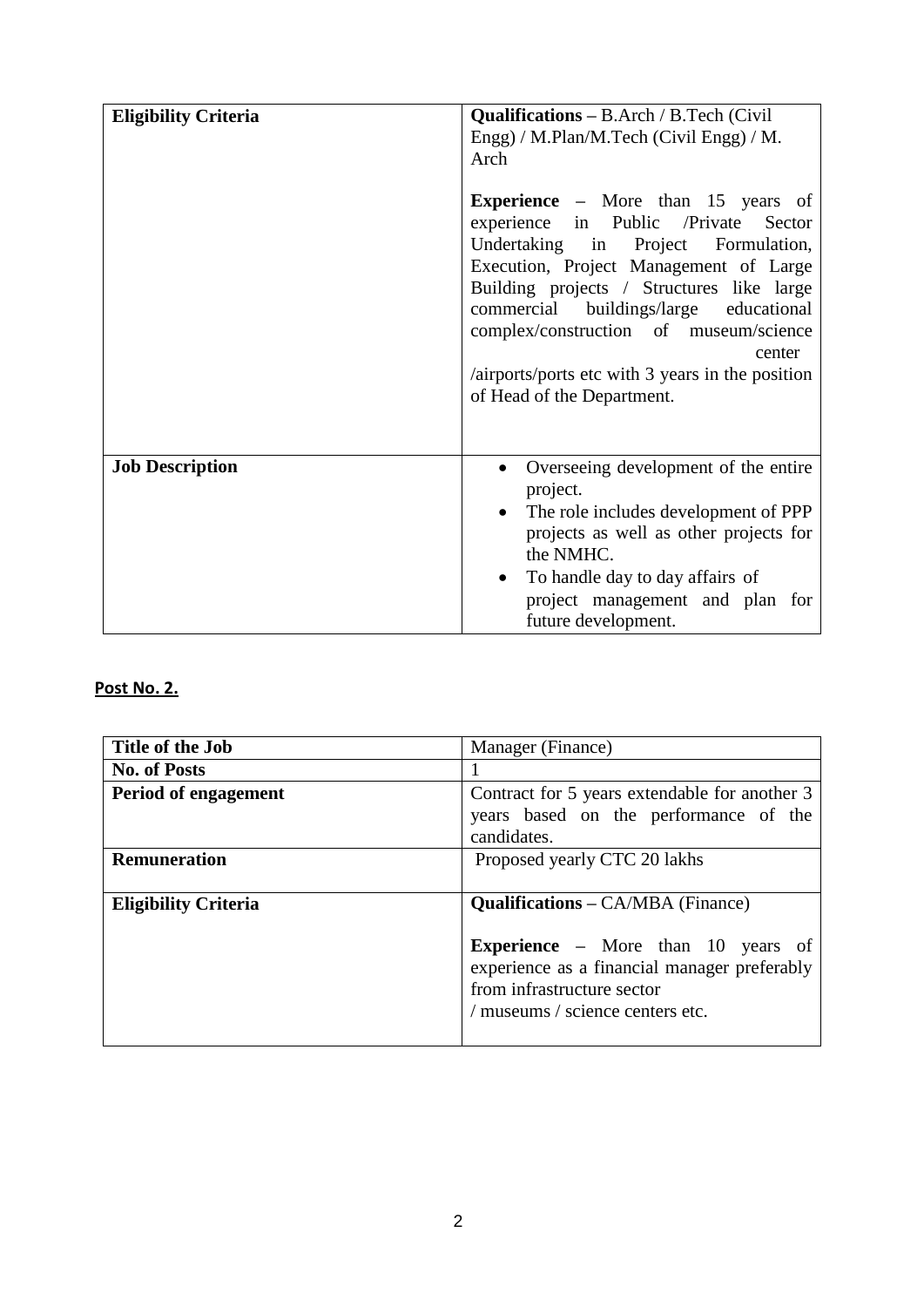| • Overall responsibility for Financial<br>Analysis, Financial Reporting,<br>Financial Planning,<br>Statutory<br>compliances and all other financial<br>aspects of NMHC.<br>• Overseeing cash flow planning,<br>ensure availability of funds as and<br>when needed and drive investment<br>Strategy/Management.<br>• Overseeing fund raising<br>through<br>different mechanism. |
|--------------------------------------------------------------------------------------------------------------------------------------------------------------------------------------------------------------------------------------------------------------------------------------------------------------------------------------------------------------------------------|
|                                                                                                                                                                                                                                                                                                                                                                                |

### **Post No. 3.**

| Title of the Job            | Conservator                                   |
|-----------------------------|-----------------------------------------------|
| <b>No. of Posts</b>         |                                               |
| <b>Period of engagement</b> | Contract for 5 years extendable for           |
|                             | another 3 years based<br>the<br><sub>on</sub> |
|                             | performance of the candidates.                |
| <b>Remuneration</b>         | Proposed yearly CTC 15 lakhs                  |
|                             |                                               |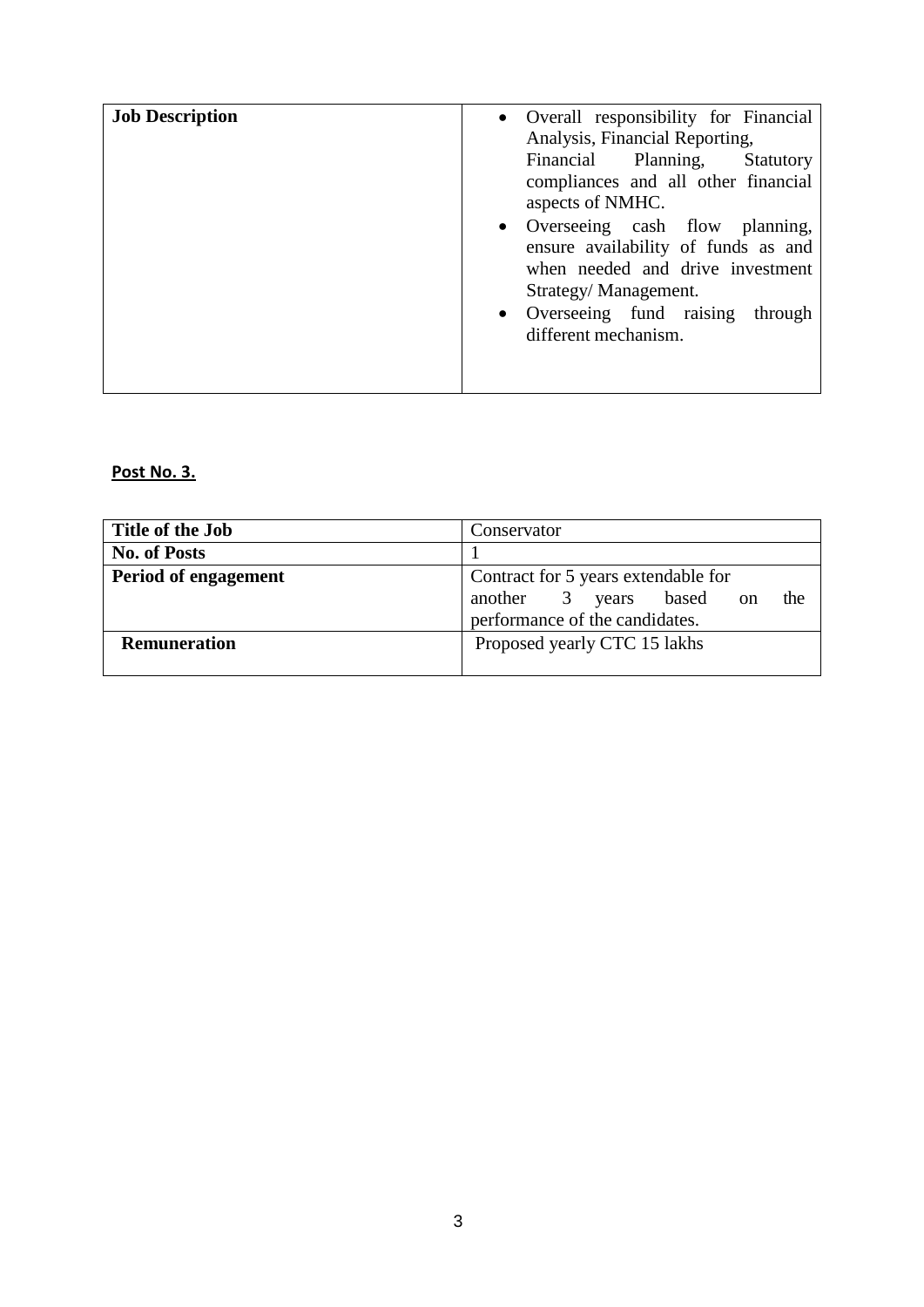| <b>Eligibility Criteria</b> | <b>Essential Qualification</b>                                                       |
|-----------------------------|--------------------------------------------------------------------------------------|
|                             | Master's degree in Conservation<br>from                                              |
|                             | Institution of repute / Post Graduation with                                         |
|                             | Chemistry as one of the subjects along with                                          |
|                             | Diploma or Certificate in Conservation of Art                                        |
|                             | Objects from NRLC or Institution of similar<br>repute / Degree in Conservation<br>of |
|                             | Antiquities. Art Objects or Objects<br>of                                            |
|                             | antiquarian value from National Museum                                               |
|                             | Institute or Institution of similar repute and                                       |
|                             | duly recognized by the State or the Central                                          |
|                             | Government.                                                                          |
|                             | <b>Essential Experience:</b> 5 (five) years working                                  |
|                             | experience as Conservator in a museum of                                             |
|                             | repute, dealing in conservation of Art objects                                       |
|                             | or Antiquities of different nature or working                                        |
|                             | as Conservator in Heritage<br>Sector.                                                |
|                             |                                                                                      |
|                             | <b>Candidates with Computer skills supported</b><br>with                             |
|                             | Degree/Diploma/Certificate and more than 3                                           |
|                             | of<br>experience<br>in<br>Collection<br>years                                        |
|                             | Management of a Museum<br>/Institute / Organization having collection of             |
|                             | different nature of antiquarian value will be                                        |
|                             | given more preference.                                                               |
|                             |                                                                                      |
|                             |                                                                                      |
| <b>Job Description</b>      | He/She will collect, preserve and                                                    |
|                             | restore maritime artifacts from all                                                  |
|                             | across the globe for current and<br>future use of                                    |
|                             | NMHC.                                                                                |

# **Post No.4.**

| Title of the Job     | GM (Marketing & Digital Tech.)                |
|----------------------|-----------------------------------------------|
| <b>No. of Posts</b>  |                                               |
| Period of engagement | Contract for 5 years extendable for another 3 |
|                      | the<br>based<br><sub>on</sub><br>years        |
|                      | performance of the candidates.                |
| <b>Remuneration</b>  | Proposed yearly CTC 35 lakhs                  |
|                      |                                               |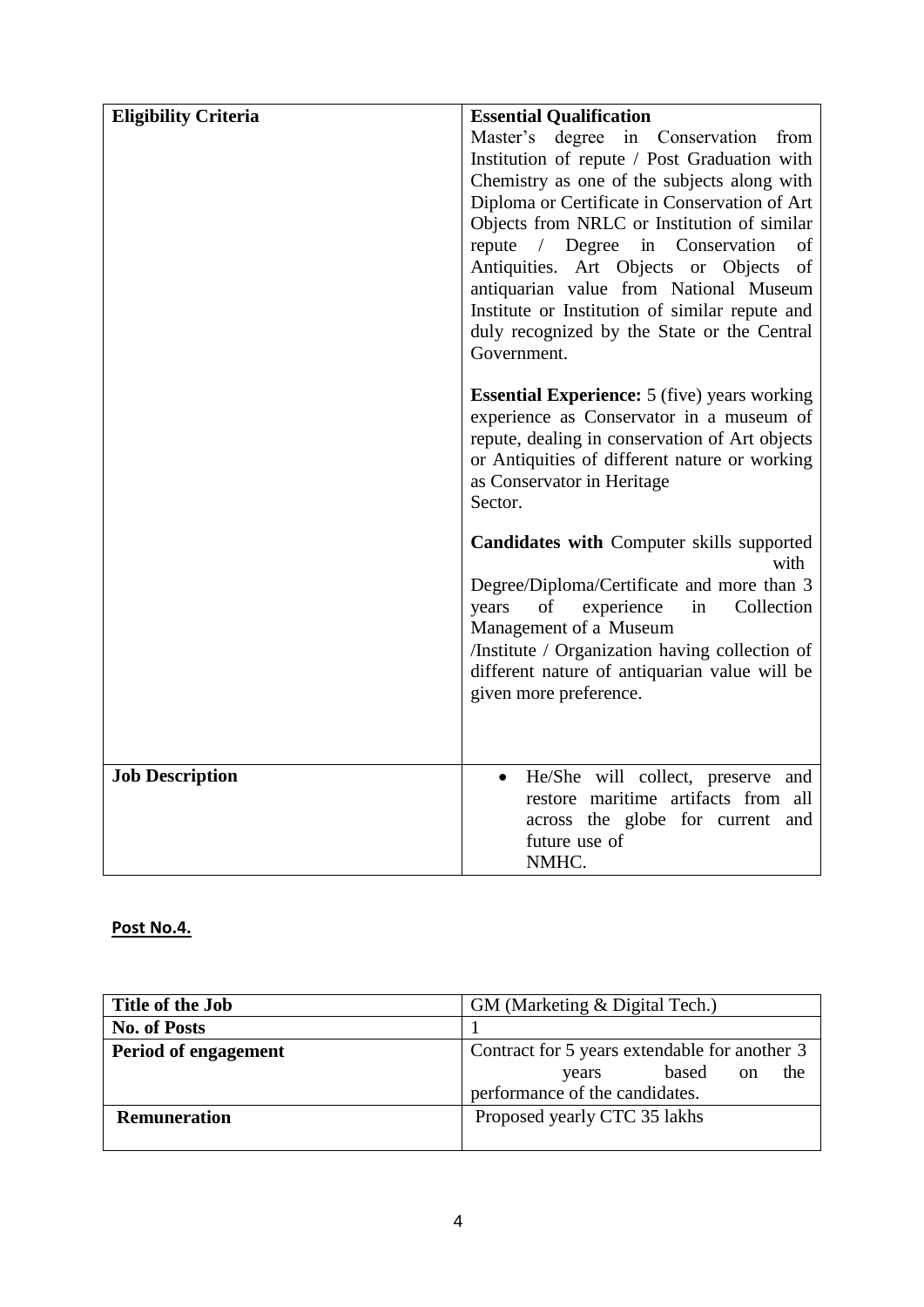| <b>Eligibility Criteria</b> | <b>Qualification</b> – BE in any stream / Master's<br>in science, arts or commerce.<br><b>Experience</b> : More than 15 years of<br>experience as Marketing Manager preferably<br>in infrastructure sector/museums/science city<br>large scale event managements with 05 years<br>as the head of the department |
|-----------------------------|-----------------------------------------------------------------------------------------------------------------------------------------------------------------------------------------------------------------------------------------------------------------------------------------------------------------|
| <b>Job Description</b>      | Responsible for carrying<br>out<br>international and national marketing<br>of the museum.<br>• Responsible for implementing<br>advanced technologies<br>for<br>the<br>museum display.                                                                                                                           |

# **Post No.5.**

| Title of the Job            | Digital Technologies Manager                                                                          |
|-----------------------------|-------------------------------------------------------------------------------------------------------|
| <b>No. of Posts</b>         |                                                                                                       |
| <b>Period of engagement</b> | Contract for 5 years extendable for another 3<br>years based on the performance of the<br>candidates. |
| <b>Remuneration</b>         | Proposed yearly CTC 20 lakhs                                                                          |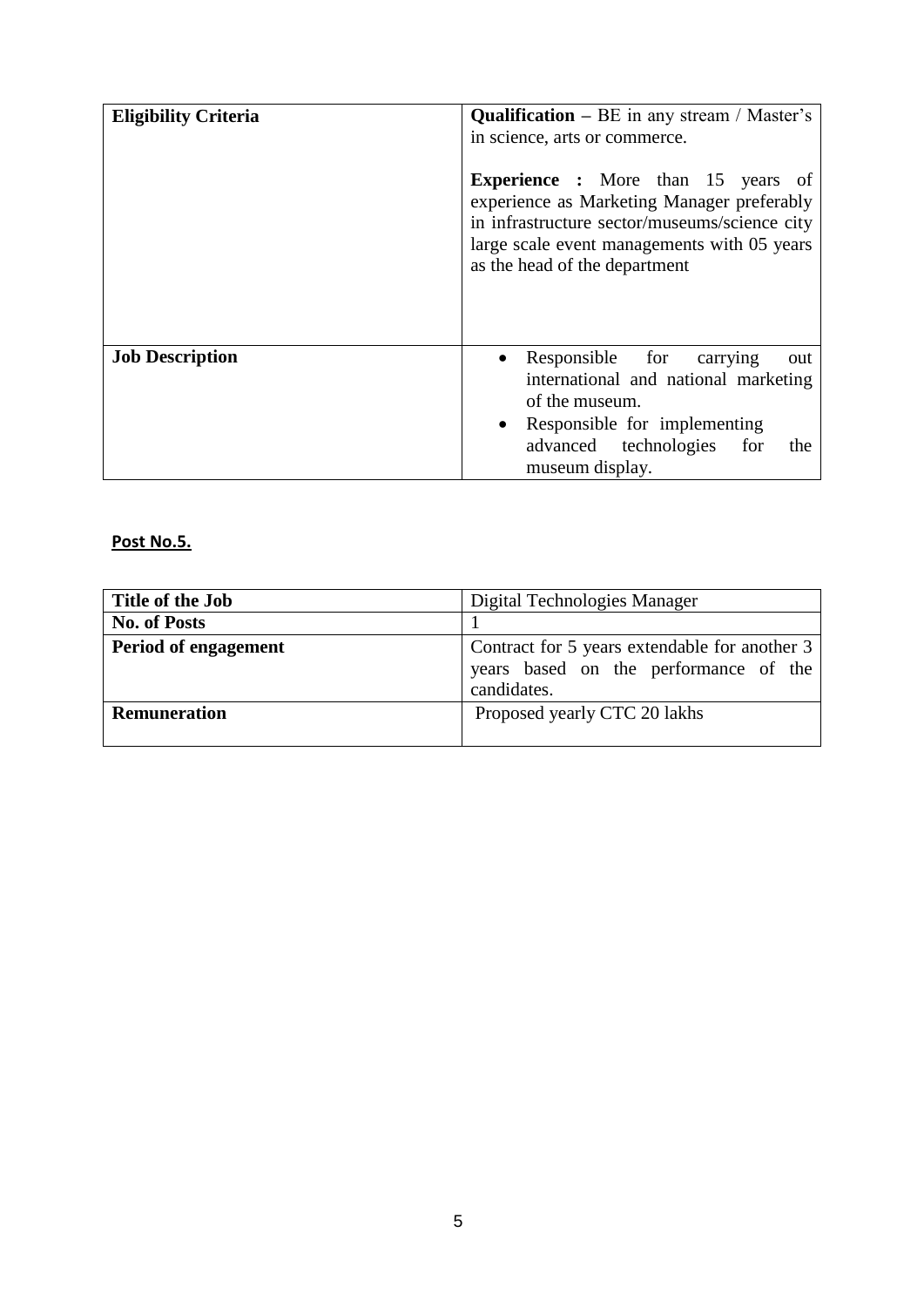| <b>Eligibility Criteria</b> | <b>Qualification:</b><br>Post Graduate Degree in Computer Science<br>(equivalent to M.Tech (CS)<br>from<br>a<br>recognized University / Institution<br><b>OR</b><br>Engineering Degree with any one of the<br>following from a recognized University /<br>Institution<br>i.<br>Post Graduate Diploma in |
|-----------------------------|---------------------------------------------------------------------------------------------------------------------------------------------------------------------------------------------------------------------------------------------------------------------------------------------------------|
|                             | <b>Computer Science</b><br>ii.<br>Post Graduate Diploma in<br><b>Computer Application</b><br>iii.<br>Post Graduate Diploma in<br><b>Information Technology</b>                                                                                                                                          |
|                             | <b>OR</b>                                                                                                                                                                                                                                                                                               |
|                             | Engineering Degree in Computer Science/<br>Information Technology from a recognized<br>University / Institution                                                                                                                                                                                         |
|                             | <b>OR</b>                                                                                                                                                                                                                                                                                               |
|                             | Graduate<br>Degree<br>in<br>Computer<br>Post<br>Application/ Post Graduate<br>Degree<br>$\sin$<br>Information Technology from a recognized<br>University / Institution                                                                                                                                  |
|                             | <b>OR</b>                                                                                                                                                                                                                                                                                               |
|                             | Master's<br>Degree<br>Physics/<br>in<br>Mathematics/ Statistics/<br>Operations<br>Research/Electronics with<br>any one of the following from a<br>recognized University/Institution                                                                                                                     |
|                             |                                                                                                                                                                                                                                                                                                         |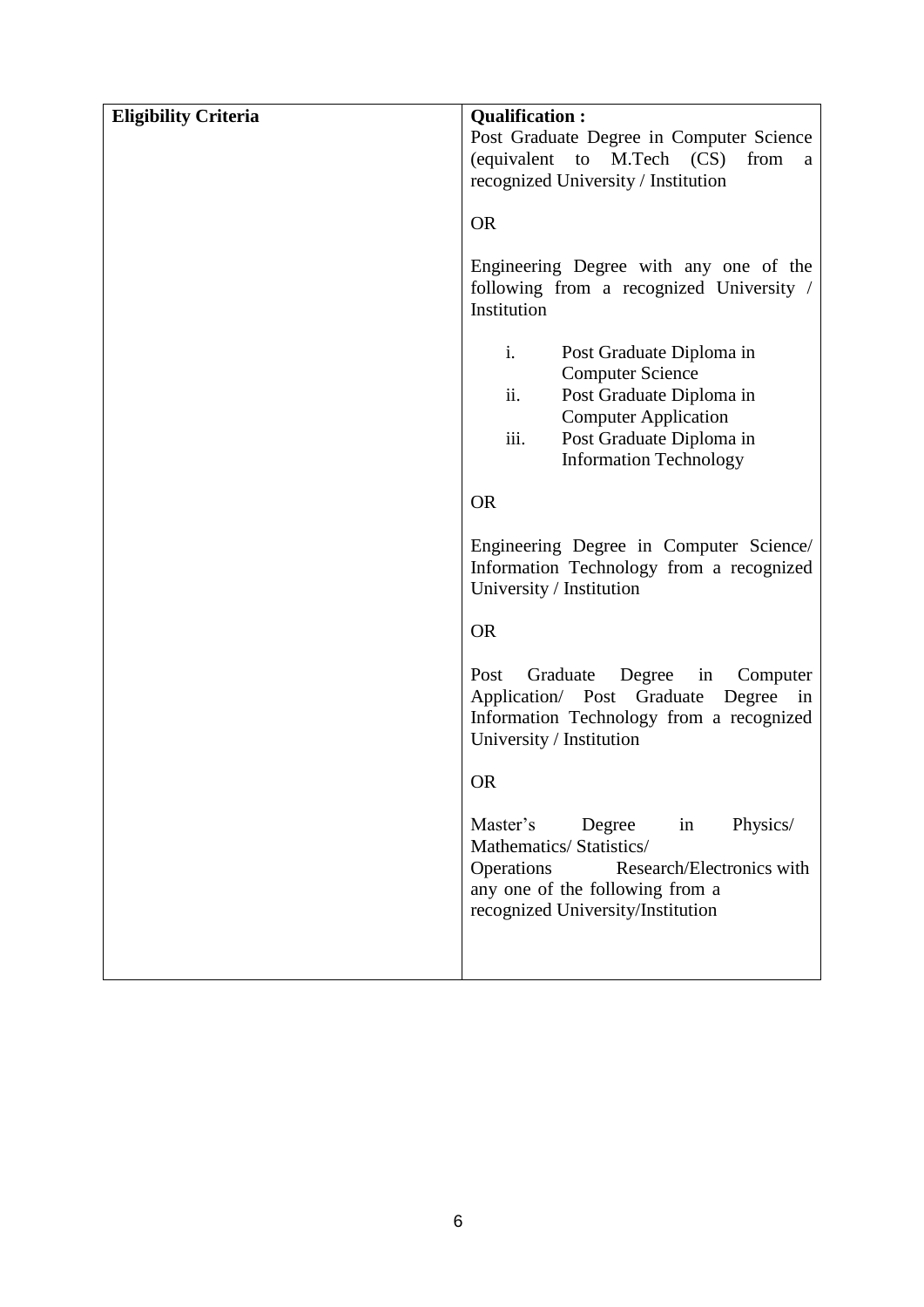|                        | Post Graduate<br>Diploma<br>$\mathbf{i}$<br>in                                                                                                                                |
|------------------------|-------------------------------------------------------------------------------------------------------------------------------------------------------------------------------|
|                        | <b>Information Technology</b>                                                                                                                                                 |
|                        | Graduate<br>$\mathbf{ii}$<br>Diploma<br>Post<br>in                                                                                                                            |
|                        | <b>Computer Science</b>                                                                                                                                                       |
|                        | iii)<br>in<br>Graduate<br>Diploma<br>Post                                                                                                                                     |
|                        | <b>Computer Application</b>                                                                                                                                                   |
|                        | <b>Experience</b> $-10$ years experience in the<br>field<br>with large-scale<br>related<br>content<br>management systems and implementation<br>digital<br>of<br>technologies. |
| <b>Job Description</b> | Responsible for ensuring optimal use<br>of digital technologies both within<br>and outside NMHC to create an<br>international brand value for<br>NHMC.                        |

# **Post No. 6.**

| <b>Marketing Manager</b>                                                                 |
|------------------------------------------------------------------------------------------|
|                                                                                          |
| Contract for 5 years extendable for                                                      |
| another 3 years based on<br>the                                                          |
| performance of the candidates.                                                           |
| Proposed yearly CTC 20 lakhs                                                             |
|                                                                                          |
| <b>Qualifications</b> $- BE$ in any stream/Master's                                      |
| in science, arts or commerce.                                                            |
|                                                                                          |
| <b>Experience:</b> More than 10 years of                                                 |
| experience as Marketing Manager preferably<br>in infrastructure sector/ museums/ science |
| city/large scale event managements.                                                      |
|                                                                                          |
|                                                                                          |
|                                                                                          |
| Responsible to market and promote                                                        |
| the museum at both national and                                                          |
| international                                                                            |
| forums.                                                                                  |
|                                                                                          |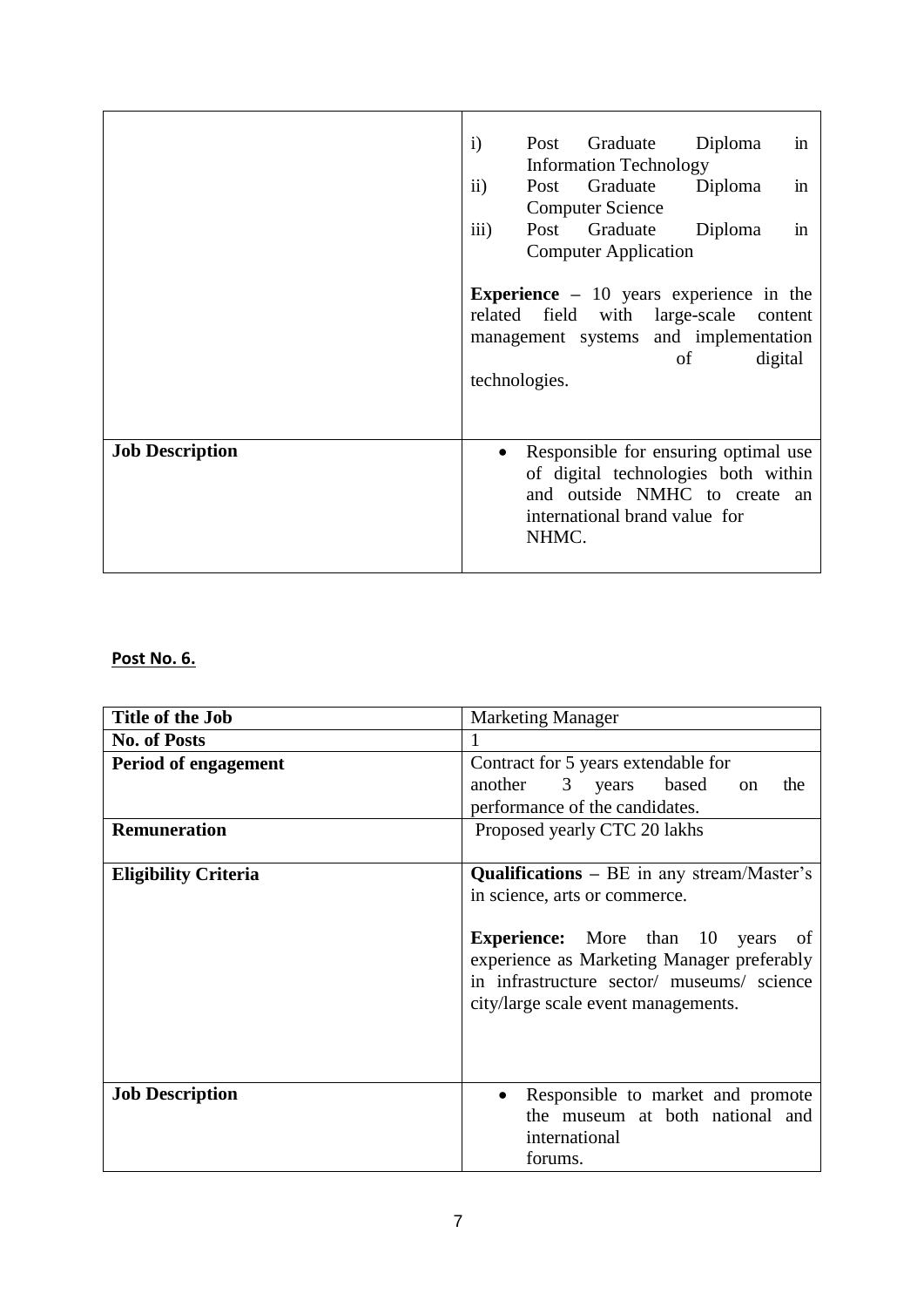- $\triangleright$  An annual increment of 5 % on CTC may be provided based on the performance of the candidates.
- $\triangleright$  General Manager and above positions shall be provided with vehicle for official works.
- $\triangleright$  Place of posting: Initially Ahmedabad subsequently Lothal as project progress.

### **SUBMISSION OF APPLICATIONS**

Candidates are required to submit their curriculum vitae on plain paper, specifying educational qualification (graduation on ward- supported by certificates) and experience (supported by experience certificates/ pay slips /testimonials etc.). The CV should also contain a passport sized colour photograph of the candidate.

### **Certification by Candidate**

1. Candidate has to submit his/her willingness for the post at the time of interview itself clearly stating that he/she will join the post, if selected. If any candidate does not initially give his/her willingness, he/she will not be interviewed.

2. Employees of Govt./Public Sector/Autonomous bodies, have to produce "No Objection Certificate" from the current employer at the time of interview, failing which candidate will not be allowed to appear for interview.

### **General Conditions**

- All qualifications should be recognised by UGC/AICTE/AIU (GOI)
- Additional weightage may be given to candidates having additional relevant qualifications.
- The selection committee reserves the right to raise/modify the eligibility criteria in minimum educational qualification and/or minimum work experience.
- Appointment shall be subject to applicable Service and Conduct Rules.
- Working knowledge of Computers including MS-Office is essential for all the above post.
- The selection committee takes no responsibility for any delay in receipt or loss in postal transit of any application or communication. Candidates in their own interest are advised to submit application well in time before the last date to avoid possible delay in postal transit. Application received after due date will be summarily rejected.
- In case, it is detected at any stage of recruitment that a candidate does not fulfill the eligibility norms and/or that he/she has furnished